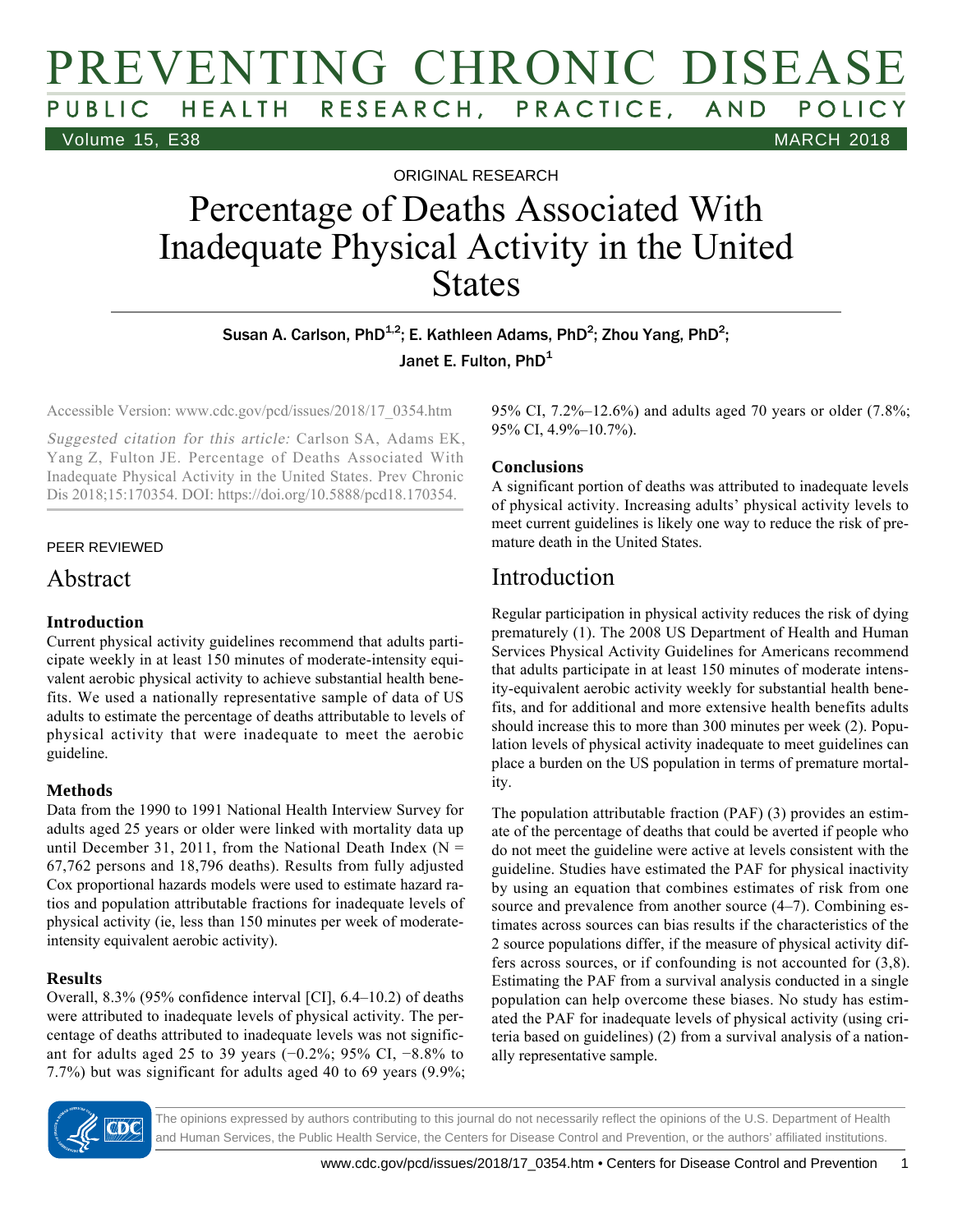Evidence of the association between physical activity and mortality comes from studies focused on middle-aged adults and mainly includes adults aged 40 years or older, with few data available for adults aged 80 years or older (1,7). Researchers who examined the influence of age on the association between physical activity and mortality suggested that the association generally gets stronger with increasing age (9–11). However, one study with 42 years of follow-up found that the PAFs for physical inactivity were consistent across age groups, ranging from 7.3% (aged 20–44 y) to 9.1% (aged ≥65 y) (11).

Our study had 2 objectives. The first was to examine the influence that physical activity level (defined using the 2008 Physical Activity Guidelines for Americans aerobic criteria) has on mortality in a nationally representative sample of the US population and to examine this association by age group. The second was to estimate the proportion of deaths attributable to inadequate levels of physical activity in US adults.

# Methods

### Data

We analyzed data from the 1990 and 1991 National Health Interview Survey (NHIS), which were linked to the National Death Index (NDI) (12,13). Vital status information was available from January 1, 1990, through December 31, 2011.

The NHIS collects basic health and demographic information on all household members; additional information, such as that for physical activity, is collected on one randomly selected adult through a face-to-face survey (12). NHIS interviews were completed by 84,836 (1990,  $n = 41,104$ ; 1991,  $n = 43,732$ ) adult respondents. The response rates for the adult supplements were 83.4% in 1990 and 87.8% in 1991 (12). Of the 84,836 respondents, 83,971 (99%) were matched with NDI records and had known vital status information (number of decedents  $= 22,305$ ) (13).

In 1990 and 1991, there were 74,346 adult respondents of the NHIS sample aged 25 years or older with a matched NDI record (22,101 decedents). First, 24 adults (12 decedents) with missing data on date of birth were excluded. Second, we excluded 3,685 adults (2,338 decedents) who were physically disabled or whose disability status was unknown and, consequently, were not asked all physical activity questions. Third, we excluded 2,838 adults (918 decedents) who had missing physical activity or covariate data. Finally, we excluded 37 adults who died in the same quarter in which they completed the NHIS interview (final sample,  $n =$ 67,762; decedents, 18,796).

#### Measures

Physical activity assessment. In the 1990 and 1991 surveys, participants were asked if they had engaged in any exercises, sports, or physically active hobbies in the past 2 weeks (14). If they responded yes, they were asked how often they did each activity during the preceding 2 weeks and the average number of minutes they participated each time. We included participation in 13 physical activities (ie, walking; jogging or running; gardening or yard work; aerobics or aerobic dancing; tennis; biking; swimming; basketball; baseball or softball; football; soccer; volleyball; and handball, racquetball, or squash) (14).

We categorized activities as moderate-intensity or vigorous-intensity for each person. This was done by first estimating a 60% maximal oxygen uptake  $(VO_{2max})$  value for each adult on the basis of standard equations that account for sex and age (15). An adult's estimated  $60\%$  VO<sub>2max</sub> was compared with an assigned Metabolic Equivalent of Task (MET) value (16). If the MET value of the activity was higher than the adult's estimated  $60\%$  VO<sub>2max</sub>, then the activity was categorized as vigorous intensity; otherwise the activity was categorized as moderate intensity.

A minute of vigorous-intensity activity was counted as 2 minutes of moderate-intensity activity to calculate minutes of moderate-intensity equivalent activity (2). Using minutes of moderate-intensity equivalent activity and guidelines criteria, adults were categorized into a 4-level physical activity variable: inactive (no physical activity reported in the preceding 2 weeks), insufficiently active (some activity but <150 min/wk), sufficiently active (150–300 min/wk), and highly active (>300 min/wk). Adults were then categorized into a 3-level variable: inactive, insufficiently active, and active (combining sufficiently and highly active [ie,  $\geq$ 150 min/ wk]) (2).

Time scales. The public-use data set provided the month and year of birth, quarter and year of the interview, and quarter and year of death. To create the time scale, the fifteenth day of the birth month was used along with the midpoint for the interview and midpoint of the death quarter.

Covariates. In the NHIS, interviewers assessed sex, race/ethnicity, education, cigarette smoking, and hypertension (12). Categorical variables were created for each of these covariates: sex (male, female), race/ethnicity (non-Hispanic white, non-Hispanic black, other), education level (less than high school graduate, high school graduate, some college, college graduate), smoking status (never smoker, former smoker, current smoker), and hypertension (yes, no). Body mass index (BMI, calculated as reported weight in kilo-

The opinions expressed by authors contributing to this journal do not necessarily reflect the opinions of the U.S. Department of Health and Human Services, the Public Health Service, the Centers for Disease Control and Prevention, or the authors' affiliated institutions.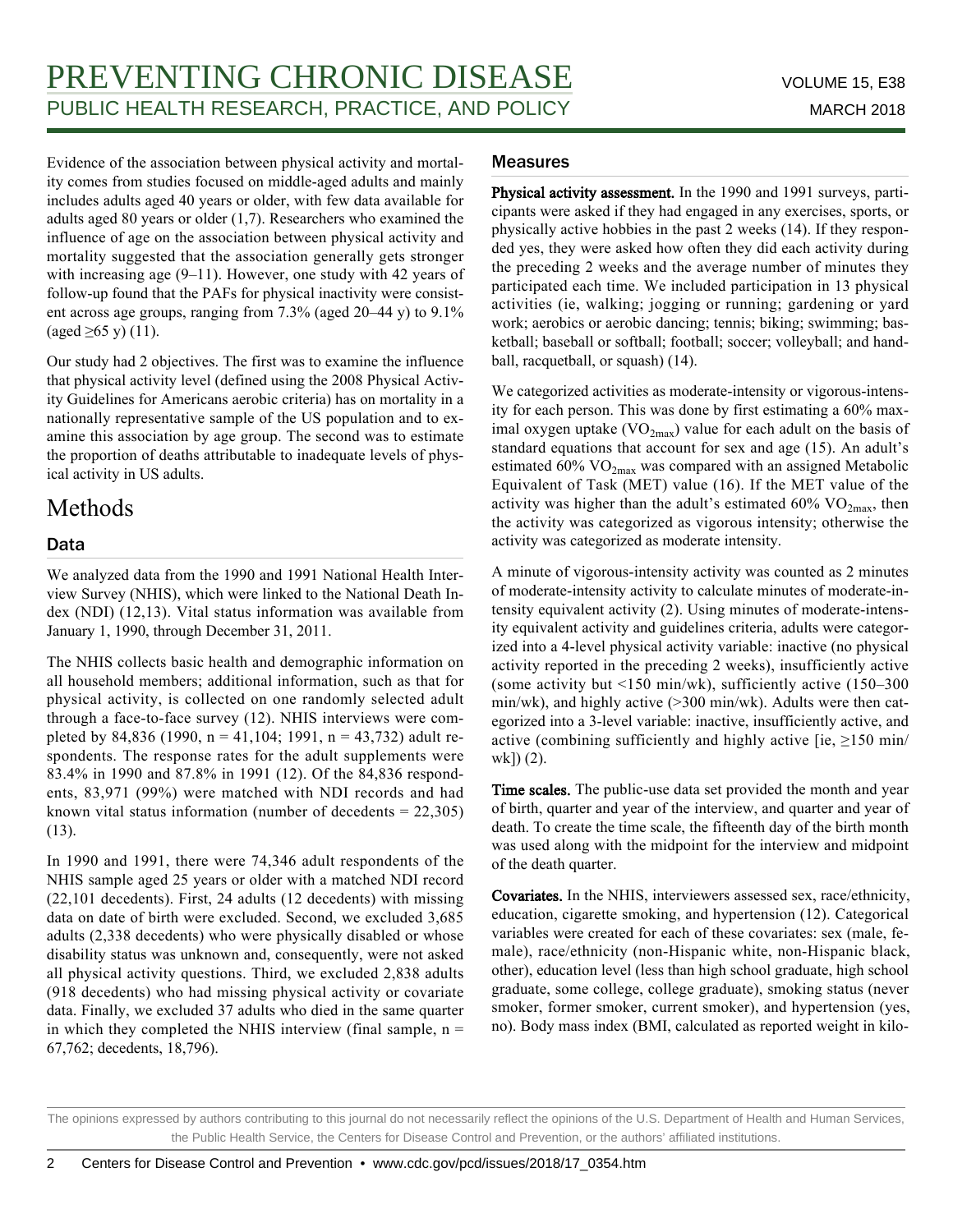grams divided by the square of reported height in meters  $[kg/m^2]$ ) was categorized as underweight (<18.5), normal weight  $(18.5–24.9)$ , overweight  $(25.0–29.9)$ , or obese  $(≥30)$   $(17)$ .

#### Statistical analysis

We compared the prevalence of physical activity levels for adults who died with those for adults who survived to the end of followup by using adjusted Wald tests; significance was set at  $P < .05$ . We used Cox proportional hazards models to estimate hazard ratios (HRs) and 95% confidence intervals (CIs) by level of physical activity, while adjusting for sex, race/ethnicity, education level, smoking status, hypertension, and BMI category. We used sensitivity analyses to examine all estimates after removing adults who died during the first 2 years of follow-up.

We made an a priori decision to examine the association between physical activity and mortality by age, and testing the interaction between age and physical activity level supported this decision. We began with 3 age groups (25–39 y, 40–79 y, and  $\geq 80$  y) because previous research has focused on adults aged 40 years or older, with minimal data for those aged 80 years or older (1,7). We decided to use a cut-off of 70 years or older for the highest age group, because we found the association of activity with mortality for those aged 70 to 79 was more similar to adults in the oldest age group ( $\geq 80$  y) than to those aged 40 to 69. Our final age groups were 25 to 39 years, 40 to 69 years, and 70 years or older. Age was used as the time scale in the Cox models, with age at death or the end of follow-up (December 31, 2011) as the survival time and age at entry into the study as left-censoring (18). The Breslow method was used for handling tied failure times (19).

All analyses were conducted using STATA (StataCorp LP) version 13. PAFs and their corresponding 95% CIs were calculated directly from the results of the fully adjusted Cox models (20). HRs were not significantly different for the sufficiently and highly active levels for any age group; therefore, the 3-level physical activity variable was used to estimate PAFs. We applied survey weights and adjusted for the complex sample design of the NHIS (12).

### Results

Overall, the prevalence of physical inactivity was significantly higher among adults who died than those who survived through follow-up, while prevalence of both insufficient and sufficient activity was significantly higher among those who survived than those who died (Table 1). The same significant differences were observed in adults aged 25 to 39 years and 40 to 69 years (Figure). In adults aged 70 or older, prevalence of inactivity was significantly higher, and prevalence of being highly active was lower, among those who died than among those who survived.



Figure. Prevalence of physical activity among decedents and survivors aged 25 years or older ( $N = 67,762$ ), by age group, National Health Interview Survey Linked Mortality Files, 1990–1991. Adults who were excluded from the sample were those 1) categorized as physically disabled or whose disability status was unknown; 2) missing mortality or time scale data; missing data on physical activity, covariates, or both; and who died the same quarter of the year as interviewed. Individuals were categorized into 4 activity levels: inactive (no physical activity reported in the past 2 weeks), insufficiently active (some activity but <150 min/wk of moderate-intensity equivalent activity), sufficiently active (150–300 min/wk of moderate-intensity equivalent activity), and highly active (>300 min/wk of moderate-intensity equivalent activity). Abbreviation: CI, confidence interval.

When physical activity was categorized into 4 levels and models adjusted for covariates, physical activity was significantly associated with mortality for adults aged 40 to 69 (adjusted Wald <sup>P</sup>  $\leq$ .001) and 70 or older ( $P \leq$ .001), while the association was not significant for adults aged 25 to 39 at baseline ( $P = .48$ ) (Table 2). Among adults aged 40 to 69 and 70 or older, inactive adults had an increased risk of premature death compared with sufficiently active adults. For adults aged 40 to 69, the difference was also significant for those insufficiently active versus sufficiently active. For adults aged 25 to 39, inactive adults compared with those sufficiently active had an increased risk of premature death in the unadjusted models; however, once we controlled models for demographic characteristics, this increased risk was no longer significant. No significant differences between those who were highly active versus sufficiently active were observed for any age group. All

The opinions expressed by authors contributing to this journal do not necessarily reflect the opinions of the U.S. Department of Health and Human Services, the Public Health Service, the Centers for Disease Control and Prevention, or the authors' affiliated institutions.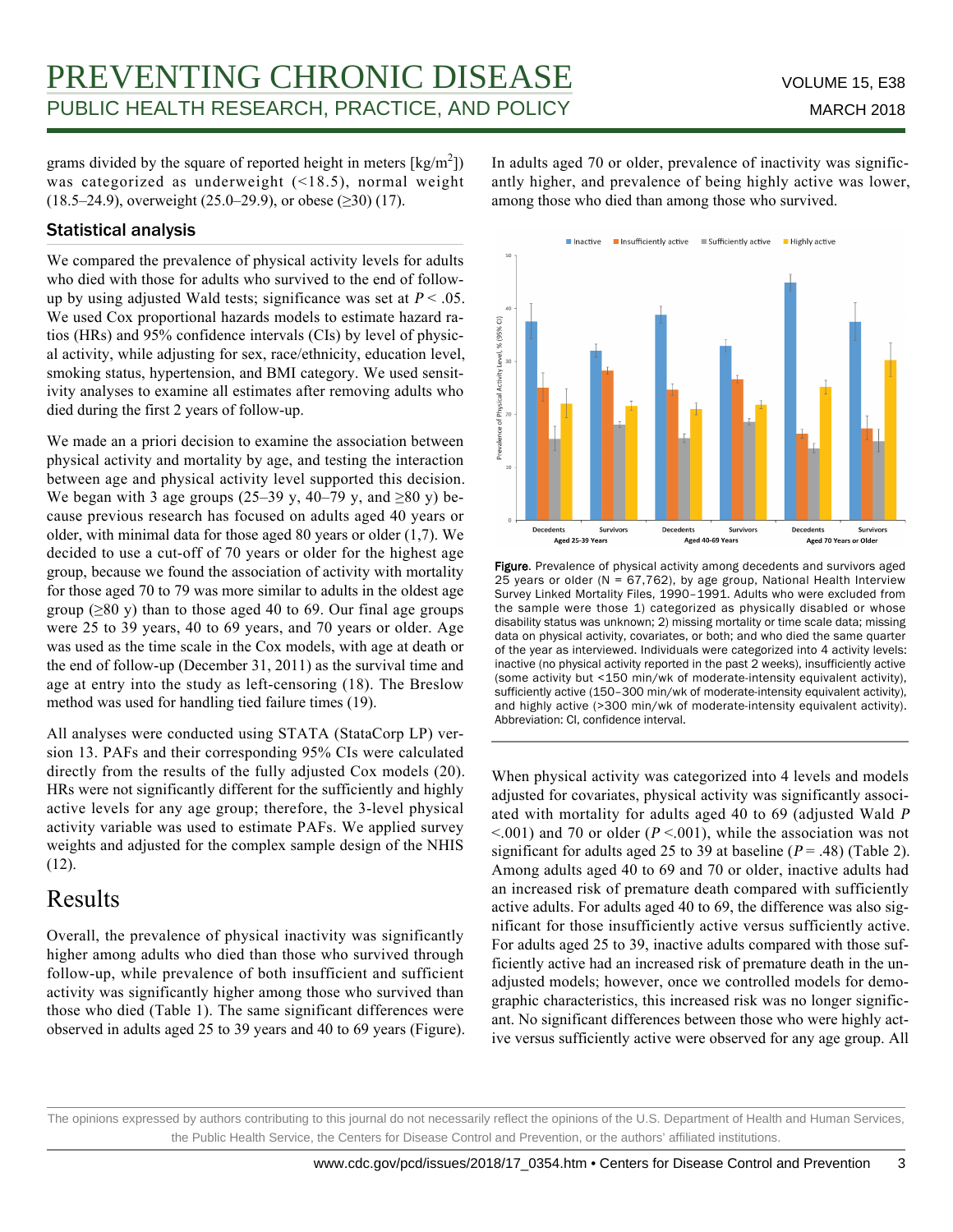findings were similar if adults who died in the first 2 years of follow-up were excluded, except while physical activity level remained a significant variable in the model for those 70 or older (<sup>P</sup> = .001), the comparison between the inactive group and sufficiently active group was no longer significant ( $P = .13$ ).

When physical activity level was categorized into 3 levels and the comparison group was active adults, findings were similar (Table 2). Results were similar for adults aged 40 to 69 and 70 or older, with both inactive and insufficiently active adults versus active adults having an increased risk of premature death. There was no significant association ( $P = .45$ ) between the 3-level physical activity variable and mortality for adults aged 25 to 39. Findings were similar if those who died in the first 2 years of follow-up were excluded.

Overall, 8.3% (95% confidence interval [CI], 6.4%–10.2%) of deaths were attributed to inactive and insufficiently active levels of physical activity (ie, levels of physical activity inadequate to meet the minimal guideline) (Table 3). For adults aged 40 to 69, 9.9% of deaths were attributed to inadequate levels of physical activity, and for adults aged 70 or older, 7.8% of deaths were attributed to inadequate levels of physical activity. The percentage of deaths attributed to inadequate levels of physical activity was not significantly different for adults aged 25 to 39. PAFs decreased after removal of adults who died in the first 2 years, but all significant findings remained significant.

## Discussion

In a nationally representative sample of nondisabled US adults, inadequate levels of physical activity were associated with an increased risk of premature death. Overall, 8.3% of deaths in nondisabled adults 25 or older were attributed to inadequate levels of physical activity. The percentage of deaths attributed to inadequate physical activity was significant for adults aged 40 to 69 (9.9%) and among adults aged 70 or older (7.8%). On the basis of these findings, increasing adults' physical activity to levels consistent with current guidelines and Healthy People 2020 objectives may decrease the risk of premature death in the United States (2,21).

When comparing our results to those of studies that examined the association between higher levels of physical activity and overall mortality, we found that our estimates were similar or lower (10,22–24). For example, in a meta-analysis when studies using 3 levels of physical activity were summarized, the combined relative risk for the most active group was 0.78 (22). Taking the inverse would give an estimate of 1.28, which is very close to our estimate of 1.24 for adults aged 40 to 69, and a little higher than our estimate of 1.19 for adults aged 70 or older. A pooled analysis of 6 studies from the National Cancer Institute Cohort Consortium (median entry age, 62 y; range, 21–98 y; median follow-up, 14.2 y) reported a hazard ratio of 0.80 (inverse, 1.25) for those performing less than the guideline recommends compared with those who were inactive; 0.69 (inverse, 1.45) for those performing 1 to 2 times the recommended amount; and 0.63 (inverse, 1.59) for those performing 3 to 5 times the recommended amount (23).

Comparing our PAF estimates with those of other studies is difficult because of the various methods and measures of physical activity used. One study that combined physical activity prevalence estimates from surveillance systems with risk estimates from the literature reported a PAF for mortality relative to physical inactivity (defined as an activity level insufficient to meet recommendations) in the United States of 10.8% (95% CI, 8.6%–13.1%) (7). This estimate may be higher, because the estimates of risks came mainly from studies of physical activity and all-cause mortality in people aged 40 years or older, with limited data for those aged 80 or older (7). This may be the reason that it is closer to our estimate of 9.9% for those aged 40 to 69 years. Another study using data from the National Health and Nutrition Examination Survey that were linked with mortality data attributed 10.9% (95% CI, 3.0%–18.7%) of deaths to non-ideal physical activity (ideal is defined as participation in moderate-intensity [≥5 times/wk] or vigorous-intensity  $[≥3$  times/wk] aerobic physical activity); however, these levels are not equivalent to current guidelines, and that study included respondents who were physically disabled. However, even with these differences, our estimate was not practically different from that of that study, given their estimate and wide CI (25).

We found no association between physical activity level and mortality in the younger age group. It may be that our follow-up period was not long enough, especially to capture deaths associated with chronic conditions most closely associated with physical activity level. In our cohort, only 4.8% of adults aged 25 to 39 at baseline died during follow-up. One study that examined this association among those aged 20 to 44 years did find an association between physical activity and mortality; however, this study had follow-up data for 42 years (11). Researchers may wish to examine this association in younger age groups with a longer follow-up period and multiple measures of physical activity during the follow-up period.

Our findings for adults aged 70 or older were consistent with those in adults aged 40 to 69. Although the difference in the magnitude of the association of the HRs or the PAF between the 2 groups was not large, the association may have been diluted in those aged 70 or older. These adults may have decreased their physical activity level as they aged (26), so we may have had older adults in our sample who previously were active and became less active. This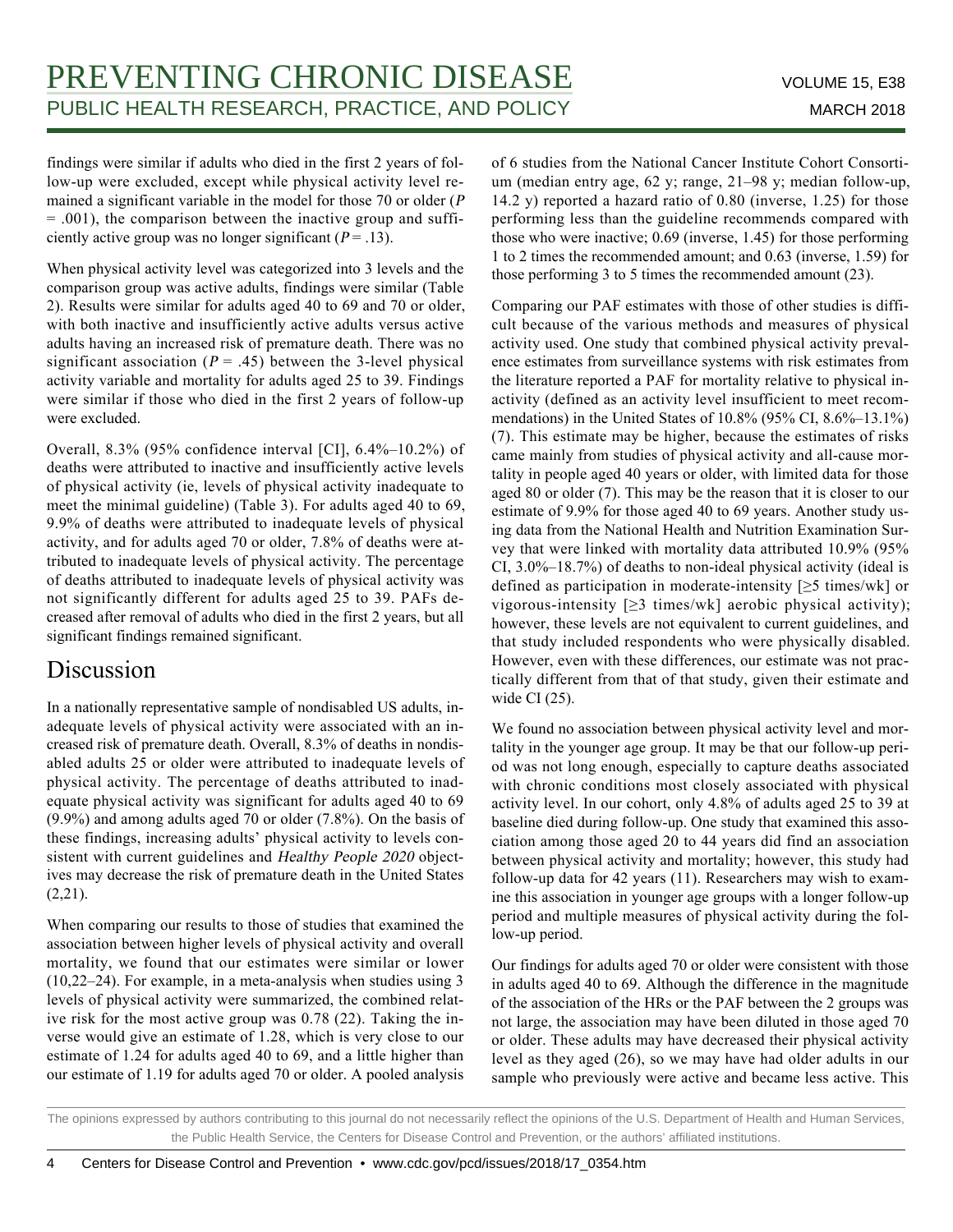may have resulted in the measure of physical activity in the older age group being an underestimation of their lifetime activity and thereby a dilution of the association observed for the older age group.

Our study has limitations. First, we used observational data, which may have biased the observed associations by introducing confounding factors. We attempted to reduce such bias by controlling for several factors; however, we were not able to control for all potential confounding factors and may have over-adjusted for others. For example, participation in other unhealthy behaviors, such as poor diet, may be related to physical inactivity (27). Because some variables (eg, hypertension, BMI) may be intermediate variables on the causal pathway between physical activity and mortality, controlling for these variables may have been an over-adjustment. We did not adjust for additional chronic diseases (eg, heart disease, diabetes) because of this concern. Second, NHIS physical activity data are derived from self-reported information, and reporting bias can result in high estimates of physical activity (28). However, individuals overestimating their physical activity would lead to a more conservative estimate of this association. Third, the physical activity measure was based only on leisure-time activity, which may have resulted in an underestimation of physical activity levels if individuals' work hours were considered. Fourth, only a single baseline assessment was available. A longer follow-up period is desirable to minimize censoring; however, the longer follow-up time also means that there is a longer interval between baseline physical activity assessment and the event. In a previous study, researchers concluded that the relative risk of mortality associated with physical inactivity is underestimated when derived from a prospective study using a single baseline measurement (29). Finally, reverse causation may explain some of our association, because adults may have been ill at the time of the baseline measure, potentially influencing their physical activity level and risk of mortality. This was addressed in 2 ways. First, adults identified as physically disabled or who died in the same quarter of the year as interviewed were excluded from the study. Second, we conducted sensitivity analyses that removed adults who died in the first 2 years of follow up, and results were similar.

Our study also has strengths. First, the prospective cohort design of the study allowed us to better examine causality. Second, information on many covariates was available, which allowed us to adjust our models for confounding factors. Third, our physical activity levels were consistent with current guidelines. Finally, the NHIS is nationally representative and has near complete mortality follow-up for a long period. Because our goal was to estimate the percentage of deaths associated with inadequate physical activity levels in the US population, nationally representative data are preferable, and the near-complete follow-up ensured the generalizability of our study findings.

Levels of physical activity inadequate to meet current guidelines are associated with a significant proportion of deaths in US adults. Increasing adults' physical activity levels to meet guidelines and Healthy People 2020 objectives is a way to reduce the risk of premature death in the United States.

# Acknowledgments

The findings and conclusions in this article are those of the authors and do not necessarily represent the official position of the Centers for Disease Control and Prevention.

# Author Information

Corresponding Author: Susan A. Carlson, PhD, Lead Health Scientist, Centers for Disease Control and Prevention, National Center for Chronic Disease Prevention and Health Promotion, 4770 Buford Hwy NE, Mailstop F-77, Atlanta, GA 30341-3717. Telephone: 770-488-6091. Email: clo3@cdc.gov.

Author Affiliations: <sup>1</sup>National Center for Chronic Disease Prevention and Health Promotion, Centers for Disease Control and Prevention, Atlanta, Georgia. <sup>2</sup>Department of Health Policy and Management, Rollins School of Public Health, Emory University, Atlanta, Georgia.

# References

- 1. Physical Activity Guidelines Advisory Committee. Physical Activity Guidelines Advisory Committee report, 2008. Washington (DC): US Department of Health and Human Services; 2008.
- 2. US Department of Health and Human Services. 2008 Physical activity guidelines for Americans. Washington (DC): US Department of Health and Human Services; 2008.
- 3. Rockhill B, Newman B, Weinberg C. Use and misuse of population attributable fractions. Am J Public Health 1998; 88(1):15–9.
- 4. Bull FC, Armstrong TP, Dixon T, Ham S, Neiman A, Pratt M. Physical inactivity. In: Ezzati M, Lopez AD, Rodgers A, Murray CJ, editors. Comparative quantification of health risks: global and regional burden of disease attributable to selected major risk factors. Geneva (CH): World Health Organization; 2004.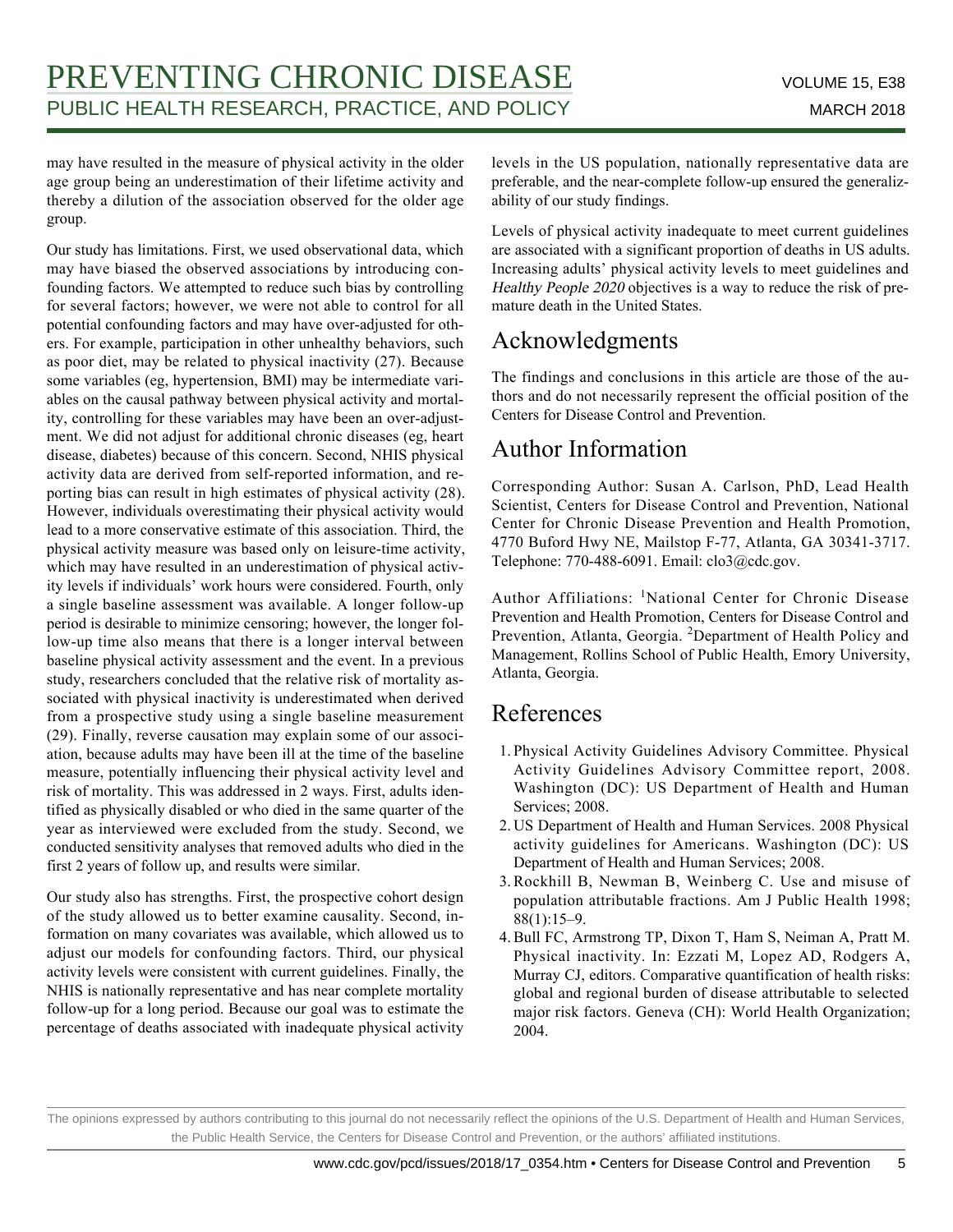# PREVENTING CHRONIC DISEASE VOLUME 15, E38 PUBLIC HEALTH RESEARCH, PRACTICE, AND POLICY MARCH 2018

- 5. Danaei G, Ding EL, Mozaffarian D, Taylor B, Rehm J, Murray CJ, et al. The preventable causes of death in the United States: comparative risk assessment of dietary, lifestyle, and metabolic risk factors. PLoS Med 2009;6(4):e1000058.
- 6. Powell KE, Blair SN. The public health burdens of sedentary living habits: theoretical but realistic estimates. Med Sci Sports Exerc 1994;26(7):851–6.
- 7. Lee IM, Shiroma EJ, Lobelo F, Puska P, Blair SN, Katzmarzyk PT; Lancet Physical Activity Series Working Group. Effect of physical inactivity on major non-communicable diseases worldwide: an analysis of burden of disease and life expectancy. Lancet 2012;380(9838):219–29.
- 8. Flegal KM, Williamson DF, Pamuk ER, Rosenberg HM. Estimating deaths attributable to obesity in the United States. Am J Public Health 2004;94(9):1486–9.
- 9. Andersen LB, Schnohr P, Schroll M, Hein HO. All-cause mortality associated with physical activity during leisure time, work, sports, and cycling to work. Arch Intern Med 2000; 160(11):1621–8.
- 10. Schoenborn CA, Stommel M. Adherence to the 2008 adult physical activity guidelines and mortality risk. Am J Prev Med 2011;40(5):514–21.
- 11. Gulsvik AK, Thelle DS, Samuelsen SO, Myrstad M, Mowé M, Wyller TB. Ageing, physical activity and mortality — a 42 year follow-up study. Int J Epidemiol 2012;41(2):521–30.
- 12. National Center for Health Statistics. National Health Interview Survey. Hyattsville (MD): Centers for Disease Control and Prevention. http://www.cdc.gov/nchs/nhis.htm. Accessed June 1, 2017.
- 13. NCHS 2011linked mortality files matching methodology. Hyattsville (MD): National Center for Health Statistics, Office of Analysis and Epidemiology. https://www.cdc.gov/nchs/data/ datalinkage/2011\_linked\_mortality\_file\_matching\_ methodology.pdf. Accessed December 1, 2013.
- 14. National Center for Health Statistics. Adult physical activity information in the National Health Interview Survey. https:// www.cdc.gov/nchs/nhis/physical\_activity.htm. Accessed June 1, 2017.
- 15. Jones N, Campbell E, editors. Clinical exercise testing. 2nd Edition. Philadelphia (PA): WB Saunders; 1982.
- 16. Ainsworth BE, Haskell WL, Herrmann SD, Meckes N, Bassett DR Jr, Tudor-Locke C, et al. 2011 Compendium of Physical Activities: a second update of codes and MET values. Med Sci Sports Exerc 2011;43(8):1575–81.
- 17. National Heart, Lung, and Blood Institute. Clinical guidelines on the identification, evaluation, and treatment of overweight and obesity in adults: the evidence report. Bethesda (MD): US Department of Health and Human Services, National Institutes of Health; 1998.
- 18. Korn EL, Graubard BI, Midthune D. Time-to-event analysis of longitudinal follow-up of a survey: choice of the time-scale. Am J Epidemiol 1997;145(1):72–80.
- 19. Breslow N. Covariance analysis of censored survival data. Biometrics 1974;30(1):89–99.
- 20. Newson RB. Attributable and unattributable risks and fractions and other scenario comparisons. Stata J 2013;13(4):672–98.
- 21. US Department of Health and Human Services. Healthy people 2020. https://www.healthypeople.gov/2020/topics-objectives/ topic/physical-activity. Accessed June 1, 2017.
- Löllgen H, Böckenhoff A, Knapp G. Physical activity and all-22. cause mortality: an updated meta-analysis with different intensity categories. Int J Sports Med 2009;30(3):213–24.
- 23. Arem H, Moore SC, Patel A, Hartge P, Berrington de Gonzalez A, Visvanathan K, et al. Leisure time physical activity and mortality: a detailed pooled analysis of the doseresponse relationship. JAMA Intern Med 2015;175(6):959–67.
- Zhao G, Li C, Ford ES, Fulton JE, Carlson SA, Okoro CA, et 24. al. Leisure-time aerobic physical activity, musclestrengthening activity and mortality risks among US adults: the NHANES linked mortality study. Br J Sports Med 2014; 48(3):244–9.
- 25. Yang Q, Cogswell ME, Flanders WD, Hong Y, Zhang Z, Loustalot F, et al. Trends in cardiovascular health metrics and associations with all-cause and CVD mortality among US adults. JAMA 2012;307(12):1273–83.
- 26. Lee IM, Paffenbarger RS Jr, Hsieh CC. Time trends in physical activity among college alumni, 1962–1988. Am J Epidemiol 1992;135(8):915–25.
- 27. Héroux M, Janssen I, Lee DC, Sui X, Hebert JR, Blair SN. Clustering of unhealthy behaviors in the Aerobics Center Longitudinal Study. Prev Sci 2012;13(2):183–95.
- 28. Sallis JF, Saelens BE. Assessment of physical activity by selfreport: status, limitations, and future directions. Res Q Exerc Sport 2000;71(Suppl 2):S1–14.
- 29. Andersen LB. Relative risk of mortality in the physically inactive is underestimated because of real changes in exposure level during follow-up. Am J Epidemiol 2004;160(2):189–95.

The opinions expressed by authors contributing to this journal do not necessarily reflect the opinions of the U.S. Department of Health and Human Services, the Public Health Service, the Centers for Disease Control and Prevention, or the authors' affiliated institutions.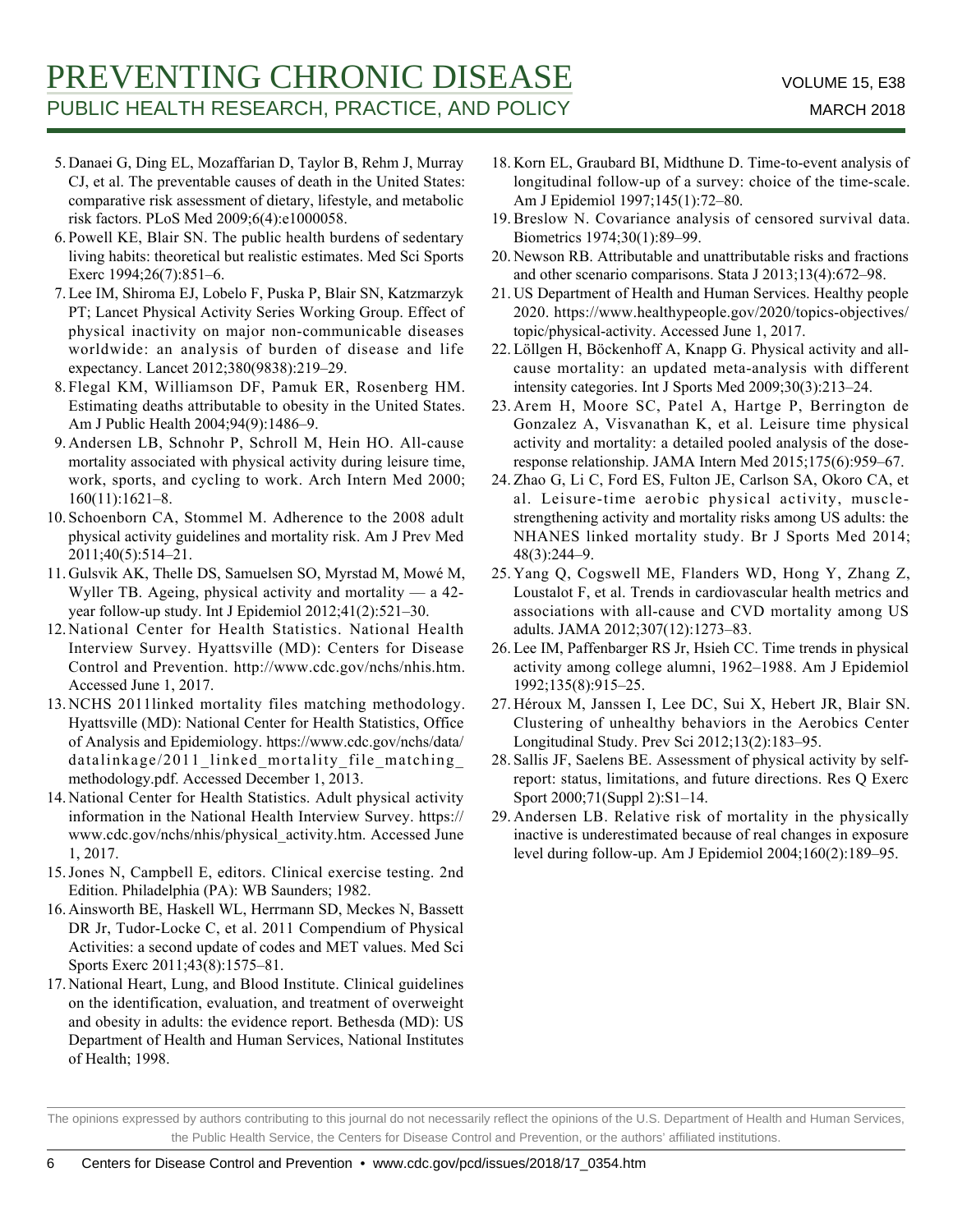# Tables

| Table 1. Select Characteristics of Study Participants, Decedents, and Survivors, National Health Interview Survey Linked Mortality Files, 1990-1991 |  |  |  |
|-----------------------------------------------------------------------------------------------------------------------------------------------------|--|--|--|
|                                                                                                                                                     |  |  |  |

|                                      | Study Participants <sup>a</sup> |            | <b>Among Decedents</b> |            | <b>Among Survivors</b> |            |
|--------------------------------------|---------------------------------|------------|------------------------|------------|------------------------|------------|
| Characteristic                       | No.                             | % (SE)     | No.                    | % (SE)     | No.                    | % (SE)     |
| Total                                | 67,762                          | 100 (NA)   | 18,796                 | 100 (NA)   | 48,966                 | 100 (NA)   |
| Physical activity level <sup>b</sup> |                                 |            |                        |            |                        |            |
| Inactive                             | 23,623                          | 34.7 (0.5) | 7,857                  | 41.2(0.7)  | 15,766                 | 32.6(0.5)  |
| Insufficiently active                | 17,351                          | 25.8(0.2)  | 3,988                  | 21.4(0.4)  | 13,363                 | 27.3(0.3)  |
| Sufficiently active                  | 11,736                          | 17.4(0.2)  | 2,775                  | 14.7(0.3)  | 8,961                  | 18.2(0.2)  |
| Highly active                        | 15,052                          | 22.1(0.3)  | 4,176                  | 22.8(0.5)  | 10,876                 | 21.9(0.4)  |
| <b>Sex</b>                           |                                 |            |                        |            |                        |            |
| Male                                 | 28,444                          | 47.6 (0.2) | 8,227                  | 50.2(0.4)  | 20,217                 | 46.7(0.3)  |
| Female                               | 39,318                          | 52.4(0.2)  | 10,569                 | 49.8 (0.4) | 28,749                 | 53.3(0.3)  |
| Age, y                               |                                 |            |                        |            |                        |            |
| $25 - 39$                            | 27,383                          | 40.8(0.3)  | 1,365                  | 7.7(0.3)   | 26,018                 | 52.0(0.3)  |
| $40 - 69$                            | 30,929                          | 47.7 (0.3) | 9,142                  | 52.4(0.5)  | 21,787                 | 46.1(0.3)  |
| $\geq 70$                            | 9,450                           | 11.6(0.2)  | 8,289                  | 39.9 (0.5) | 1,161                  | 1.9(0.1)   |
| Race/ethnicity                       |                                 |            |                        |            |                        |            |
| White, non-Hispanic                  | 52,791                          | 79.3 (0.5) | 15,379                 | 83.9 (0.5) | 37,412                 | 77.7 (0.5) |
| Black, non-Hispanic                  | 8,558                           | 10.1(0.4)  | 2,373                  | 9.7(0.4)   | 6,185                  | 10.2(0.4)  |
| Other                                | 6,413                           | 10.7(0.4)  | 1,044                  | 6.4(0.4)   | 5,369                  | 12.1(0.4)  |
| Education                            |                                 |            |                        |            |                        |            |
| Less than HS graduate                | 14,209                          | 20.0(0.3)  | 6,970                  | 35.4(0.6)  | 7,239                  | 14.7(0.3)  |
| HS graduate                          | 25,198                          | 37.7(0.3)  | 6,672                  | 36.0(0.4)  | 18,526                 | 38.3(0.4)  |
| Some college                         | 13,335                          | 19.7(0.2)  | 2,734                  | 14.9(0.3)  | 10,601                 | 21.4(0.2)  |
| College graduate                     | 15,020                          | 22.6(0.3)  | 2,420                  | 13.6(0.4)  | 12,600                 | 25.6(0.4)  |
| <b>Smoking status</b>                |                                 |            |                        |            |                        |            |
| Never                                | 32,395                          | 47.2(0.3)  | 7,801                  | 39.3(0.5)  | 24,594                 | 49.9(0.3)  |
| Former                               | 17,304                          | 26.5(0.3)  | 5,908                  | 33.0(0.4)  | 11,396                 | 24.2(0.3)  |
| Current                              | 18,063                          | 26.3(0.2)  | 5,087                  | 27.7(0.5)  | 12,976                 | 25.9 (0.2) |
| Hypertension                         |                                 |            |                        |            |                        |            |
| Yes                                  | 16,554                          | 23.3(0.2)  | 8,222                  | 42.4(0.5)  | 8,332                  | 16.9(0.2)  |
| No                                   | 51,208                          | 76.7 (0.2) | 10,574                 | 57.6(0.5)  | 40,634                 | 83.1(0.2)  |

Abbreviations: HS, high school; NA, not applicable; SE, standard error.

<sup>a</sup> The original sample size of adults aged 25 years or older was 74,346. First, 24 adults missing month or year of birth were excluded. Second, adults categorized as physically disabled or whose physical disability status was unknown were excluded (n = 3,685) because they were not asked all physical activity questions. Third, adults missing data on physical activity (n = 1,113), covariates (n = 1,617), or both (n = 108) were excluded. Finally, 37 adults who died the same quarter of the year as interviewed were excluded.

<sup>b</sup> Individuals were categorized into 4 activity levels based on guidelines: inactive (no physical activity reported in the past 2 weeks), insufficiently active (some activity but less than 150 min/wk of moderate-intensity equivalent activity), sufficiently active (150–300 min/wk of moderate-intensity equivalent activity), and highly active (>300 min/wk of moderate-intensity equivalent activity).

(continued on next page)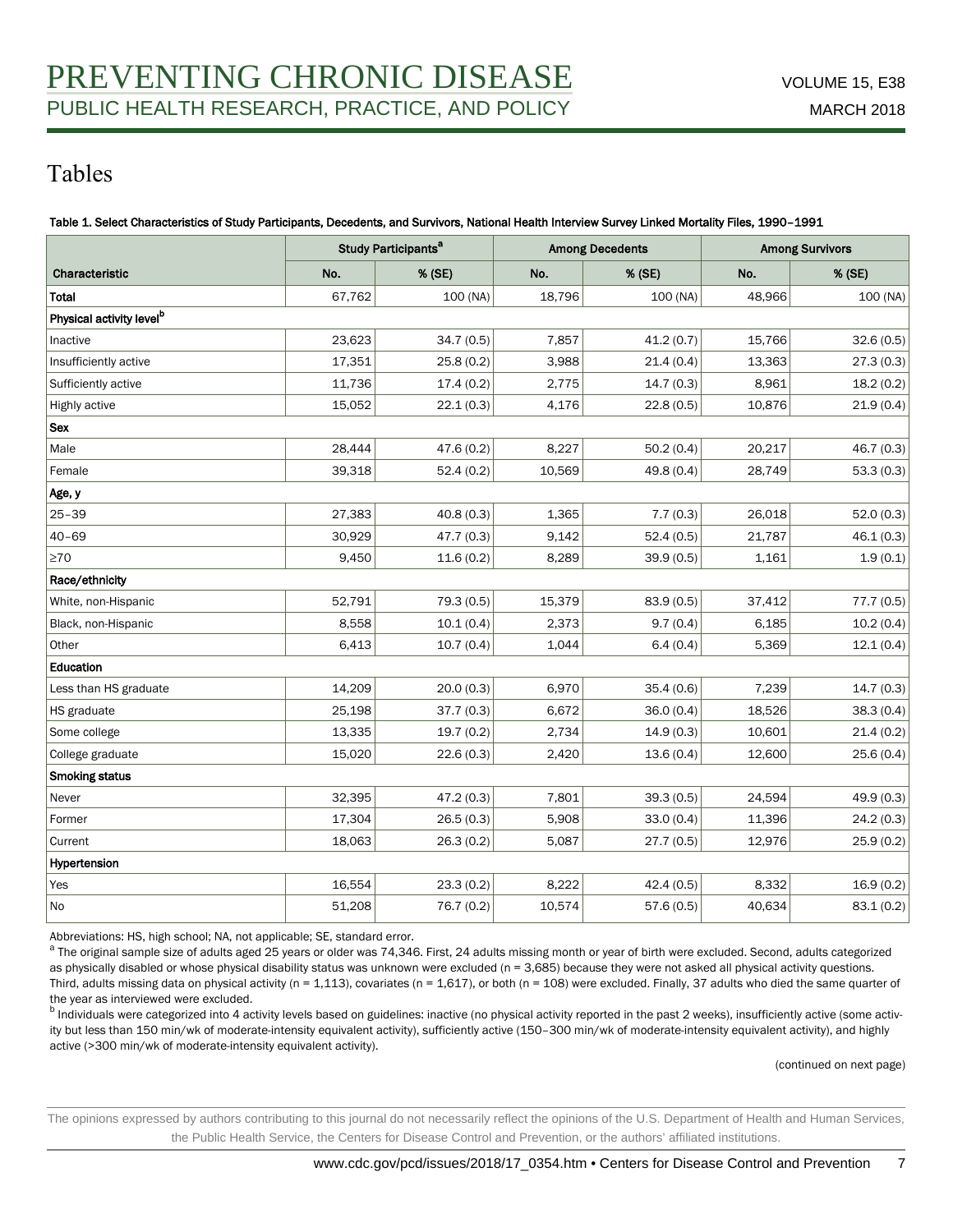#### (continued)

#### Table 1. Select Characteristics of Study Participants, Decedents, and Survivors, National Health Interview Survey Linked Mortality Files, 1990–1991

|                        | Study Participants <sup>a</sup> |           | <b>Among Decedents</b> |           | <b>Among Survivors</b> |            |
|------------------------|---------------------------------|-----------|------------------------|-----------|------------------------|------------|
| Characteristic         | No.                             | % (SE)    | No.                    | % (SE)    | No.                    | % (SE)     |
| <b>Body mass index</b> |                                 |           |                        |           |                        |            |
| Underweight            | 1,966                           | 2.6(0.1)  | 696                    | 3.3(0.1)  | 1,270                  | 2.4(0.1)   |
| Normal weight          | 33,661                          | 48.9(0.2) | 8,392                  | 44.0(0.4) | 25,269                 | 50.6(0.3)  |
| Overweight             | 22,366                          | 34.1(0.2) | 6,600                  | 36.2(0.4) | 15,766                 | 33.4(0.3)  |
| Obese                  | 9,769                           | 14.3(0.2) | 3,108                  | 16.5(0.3) | 6,661                  | 13.6(0.2)  |
| <b>Baseline year</b>   |                                 |           |                        |           |                        |            |
| 1990                   | 33,475                          | 50.7(0.2) | 9,600                  | 52.5(0.4) | 23,875                 | 50.1(0.2)  |
| 1991                   | 34,287                          | 49.3(0.2) | 9,196                  | 47.5(0.4) | 25,091                 | 49.9 (0.2) |

Abbreviations: HS, high school; NA, not applicable; SE, standard error.

<sup>a</sup> The original sample size of adults aged 25 years or older was 74,346. First, 24 adults missing month or year of birth were excluded. Second, adults categorized as physically disabled or whose physical disability status was unknown were excluded (n = 3,685) because they were not asked all physical activity questions. Third, adults missing data on physical activity (n = 1,113), covariates (n = 1,617), or both (n = 108) were excluded. Finally, 37 adults who died the same quarter of the year as interviewed were excluded.

<sup>b</sup> Individuals were categorized into 4 activity levels based on guidelines: inactive (no physical activity reported in the past 2 weeks), insufficiently active (some activity but less than 150 min/wk of moderate-intensity equivalent activity), sufficiently active (150–300 min/wk of moderate-intensity equivalent activity), and highly active (>300 min/wk of moderate-intensity equivalent activity).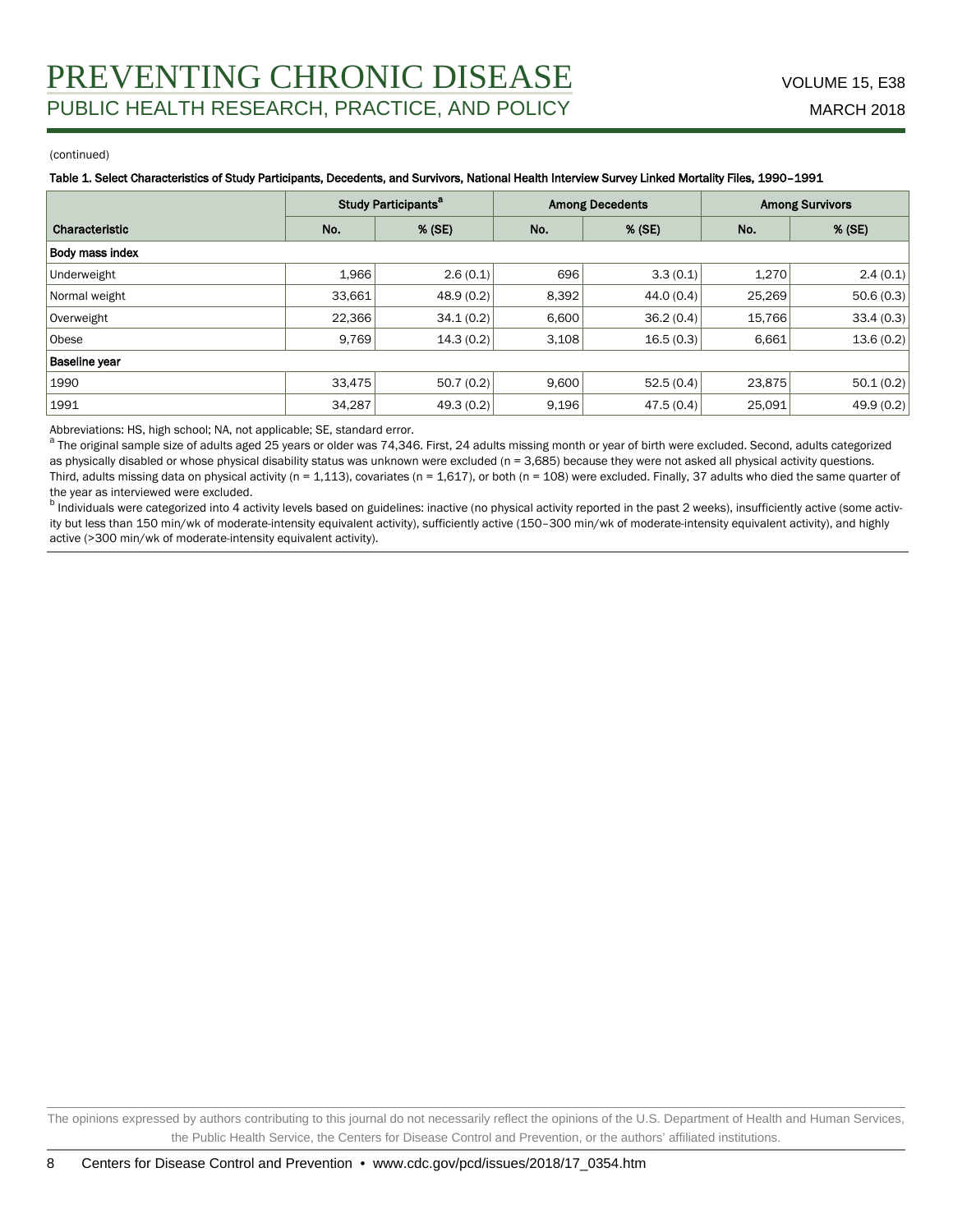#### Table 2. Hazard Ratios for All-Cause Mortality, by Age Group and Physical Activity Level, National Health Interview Survey Linked Mortality Files, 1990–1991

|                                                    | Overall <sup>b</sup>               | Fully Adjusted <sup>c</sup> HR (95% CI), Excluding |                                                              |  |
|----------------------------------------------------|------------------------------------|----------------------------------------------------|--------------------------------------------------------------|--|
| Age Group and Physical Activity Level <sup>a</sup> | Unadjusted HR (95% CI)             | Fully Adjusted <sup>c</sup> HR (95% CI)            | <b>Adults Who Died During First 2 Years</b><br>of Follow-Up' |  |
|                                                    | 4-Level Physical Activity Variable |                                                    |                                                              |  |
| 25-39 y                                            |                                    |                                                    |                                                              |  |
| Inactive                                           | $1.38(1.13 - 1.69)$                | $1.10(0.90 - 1.35)$                                | $1.09(0.88 - 1.34)$                                          |  |
| Insufficiently active                              | $1.05(0.86 - 1.27)$                | $0.99(0.81 - 1.21)$                                | $1.02(0.83 - 1.24)$                                          |  |
| Sufficiently active                                | 1.00 [Reference]                   | 1.00 [Reference]                                   | 1.00 [Reference]                                             |  |
| Highly active                                      | $1.18(0.95 - 1.46)$                | $1.11(0.89 - 1.37)$                                | $1.12(0.90 - 1.39)$                                          |  |
| $P$ value $^e$                                     | .003                               | .48                                                | .63                                                          |  |
| $40 - 69y$                                         |                                    |                                                    |                                                              |  |
| Inactive                                           | $1.42(1.34 - 1.51)$                | $1.28(1.20 - 1.36)$                                | $1.26(1.18 - 1.34)$                                          |  |
| Insufficiently active                              | $1.15(1.07 - 1.24)$                | $1.14(1.05 - 1.23)$                                | $1.13(1.05 - 1.22)$                                          |  |
| Sufficiently active                                | 1.00 [Reference]                   | 1.00 [Reference]                                   | 1.00 [Reference]                                             |  |
| Highly active                                      | $1.08(1.00 - 1.16)$                | $1.05(0.98 - 1.14)$                                | $1.06(0.98 - 1.14)$                                          |  |
| $P$ value $e^e$                                    | < .001                             | < .001                                             | < .001                                                       |  |
| 270y                                               |                                    |                                                    |                                                              |  |
| Inactive                                           | $1.10(1.03 - 1.18)$                | $1.11(1.03 - 1.19)$                                | $1.06(0.98 - 1.14)$                                          |  |
| Insufficiently active                              | $1.04(0.96 - 1.13)$                | $1.07(0.98 - 1.16)$                                | $1.06(0.97 - 1.15)$                                          |  |
| Sufficiently active                                | 1.00 [Reference]                   | 1.00 [Reference]                                   | 1.00 [Reference]                                             |  |
| Highly active                                      | $0.96(0.89 - 1.04)$                | $0.93(0.86 - 1.01)$                                | $0.93(0.86 - 1.01)$                                          |  |
| $P$ value $^e$                                     | < .001                             | < .001                                             | .001                                                         |  |
|                                                    | 3-Level Physical Activity Variable |                                                    |                                                              |  |
| $25 - 39y$                                         |                                    |                                                    |                                                              |  |
| Inactive                                           | $1.26(1.08 - 1.47)$                | $1.04(0.89 - 1.21)$                                | $1.02(0.87 - 1.19)$                                          |  |
| Insufficiently active                              | $0.95(0.82 - 1.11)$                | $0.94(0.81 - 1.09)$                                | $0.95(0.82 - 1.11)$                                          |  |
| Active                                             | 1.00 [Reference]                   | 1.00 [Reference]                                   | 1.00 [Reference]                                             |  |
| $P$ value $e$ <sup>e</sup>                         | .002                               | .45                                                | .70                                                          |  |
| 40-69 y                                            |                                    |                                                    |                                                              |  |
| Inactive                                           | $1.36(1.29 - 1.44)$                | $1.24(1.18 - 1.31)$                                | $1.22(1.16 - 1.28)$                                          |  |
| Insufficiently active                              | $1.10(1.04 - 1.17)$                | $1.11(1.04 - 1.17)$                                | $1.10(1.03 - 1.17)$                                          |  |
| Active                                             | 1.00 [Reference]                   | 1.00 [Reference]                                   | 1.00 [Reference]                                             |  |

Abbreviations: CI, confidence interval; HR, hazard ratio.

<sup>a</sup> Individuals were categorized into 4 activity levels on the basis of guidelines: inactive (no physical activity reported in the past 2 weeks), insufficiently active (some activity but less than 150 min/wk of moderate-intensity equivalent activity), sufficiently active (150–300 min/wk of moderate-intensity equivalent activity), and highly active (>300 min/wk of moderate-intensity equivalent activity). When categorized into 3 levels, adults sufficiently active and highly active were combined (ie, active).

<sup>b</sup> Includes 67,762 adults aged 25 years or older. Adults who were excluded from the sample were adults categorized as physically disabled or whose physical disability status was unknown; adults missing mortality or time scale data; adults missing data on physical activity, covariates, or both; and adults who died the same quarter of the year as interviewed.

 $^{\rm c}$  Covariates were sex, race/ethnicity, education, smoking status, hypertension, and body mass index category.

<sup>d</sup> Excluded 1,040 adults (aged 25-39 y, n = 47; aged 40-69 y, n = 381; aged ≥70 y, n = 612).

<sup>e</sup> P values determined by using adjusted Wald test for the joint significance of the levels of the given physical activity variable.

(continued on next page)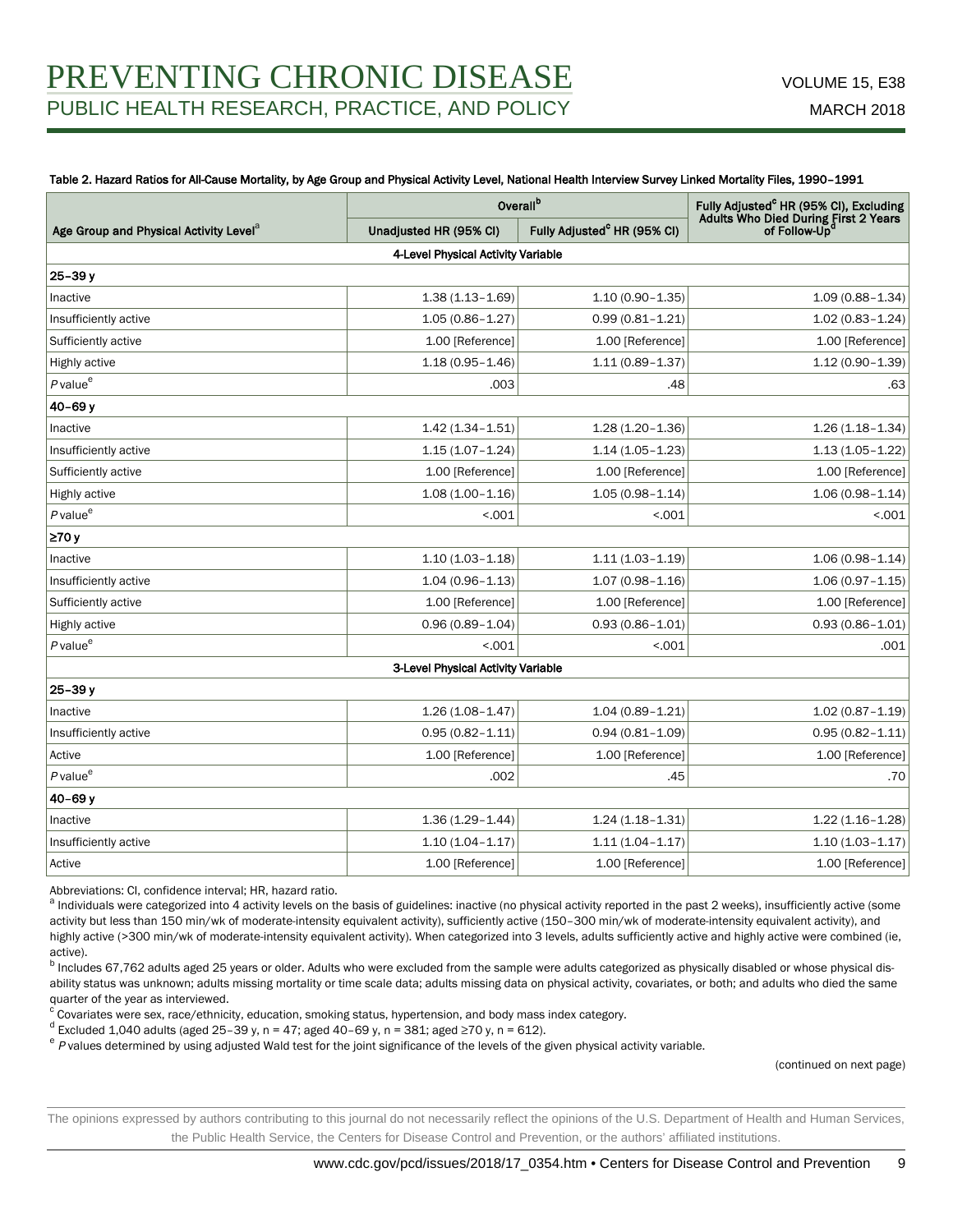#### (continued)

#### Table 2. Hazard Ratios for All-Cause Mortality, by Age Group and Physical Activity Level, National Health Interview Survey Linked Mortality Files, 1990–1991

|                                                    | Overall <sup>p</sup>   | Fully Adjusted <sup>c</sup> HR (95% CI), Excluding |                                                                   |  |  |  |
|----------------------------------------------------|------------------------|----------------------------------------------------|-------------------------------------------------------------------|--|--|--|
| Age Group and Physical Activity Level <sup>a</sup> | Unadjusted HR (95% CI) | Fully Adjusted <sup>c</sup> HR (95% CI)            | Adults Who Died During First 2 Years<br>of Follow-Up <sup>d</sup> |  |  |  |
| $ P$ value <sup>e</sup>                            | < 0.001                | < .001                                             | < .001                                                            |  |  |  |
| ∣≥70 y                                             |                        |                                                    |                                                                   |  |  |  |
| Inactive                                           | $1.13(1.07 - 1.19)$    | $1.16(1.09 - 1.23)$                                | $1.11(1.05 - 1.17)$                                               |  |  |  |
| Insufficiently active                              | $1.07(1.00 - 1.15)$    | $1.12(1.04 - 1.20)$                                | $1.11(1.03 - 1.19)$                                               |  |  |  |
| Active                                             | 1.00 [Reference]       | 1.00 [Reference]                                   | 1.00 [Reference]                                                  |  |  |  |
| $P$ value $^e$                                     | < 0.001                | < .001                                             | < .001                                                            |  |  |  |

Abbreviations: CI, confidence interval; HR, hazard ratio.

<sup>a</sup> Individuals were categorized into 4 activity levels on the basis of guidelines: inactive (no physical activity reported in the past 2 weeks), insufficiently active (some activity but less than 150 min/wk of moderate-intensity equivalent activity), sufficiently active (150–300 min/wk of moderate-intensity equivalent activity), and highly active (>300 min/wk of moderate-intensity equivalent activity). When categorized into 3 levels, adults sufficiently active and highly active were combined (ie, active).

<sup>b</sup> Includes 67,762 adults aged 25 years or older. Adults who were excluded from the sample were adults categorized as physically disabled or whose physical disability status was unknown; adults missing mortality or time scale data; adults missing data on physical activity, covariates, or both; and adults who died the same quarter of the year as interviewed.

 $^{\rm c}$  Covariates were sex, race/ethnicity, education, smoking status, hypertension, and body mass index category.

<sup>d</sup> Excluded 1,040 adults (aged 25-39 y, n = 47; aged 40-69 y, n = 381; aged ≥70 y, n = 612).

<sup>e</sup> P values determined by using adjusted Wald test for the joint significance of the levels of the given physical activity variable.